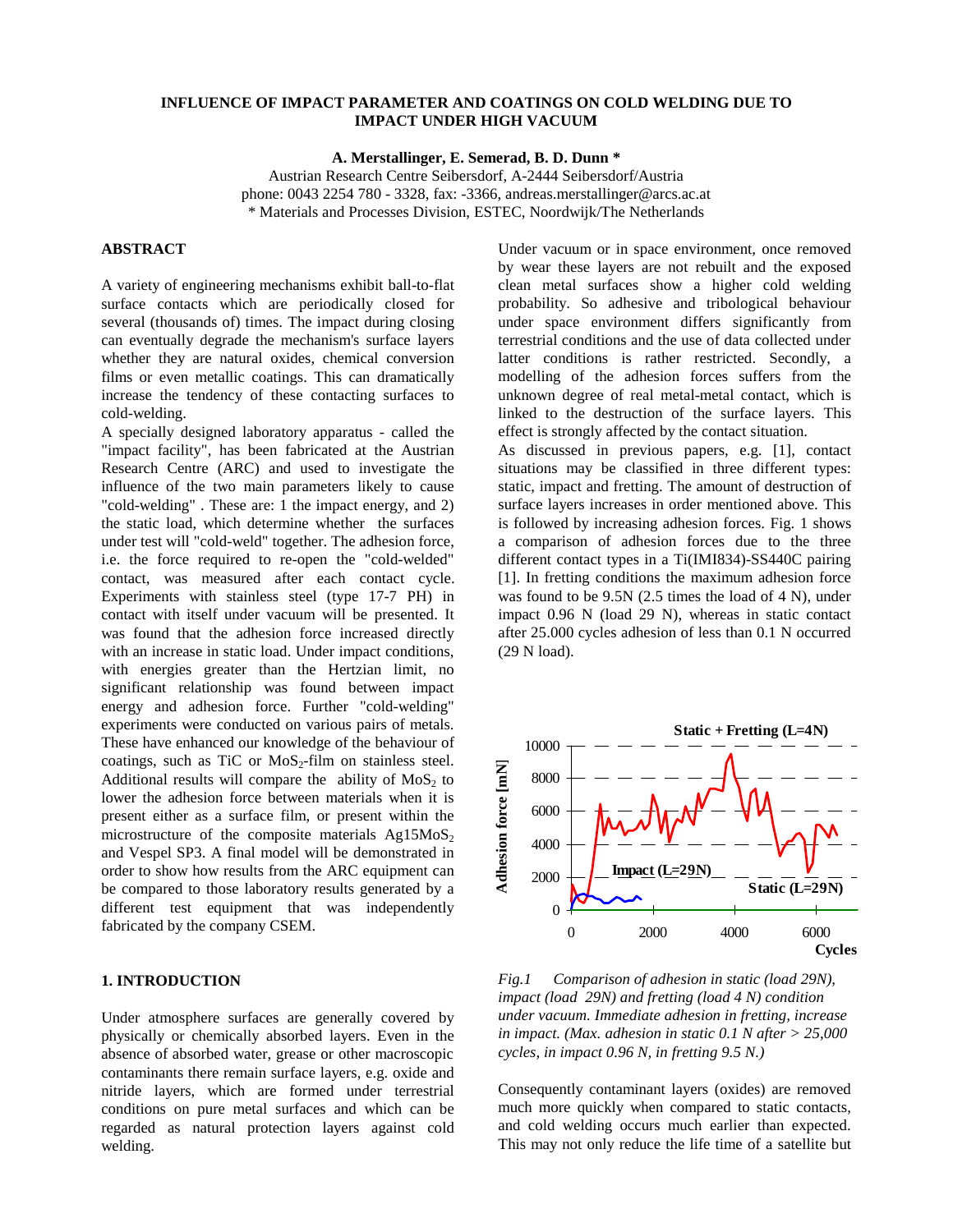also can endanger space missions, e.g. any opening or ejection mechanism may fail due to cold welded contacts. A typical opening/closing mechanism fails, if the adhesion force exceeds the force which is available to open this mechanism, e.g. by a spring. This "blocking" value may be much lower than the applied load. A failure due to blocking under impact condition was reported with an adhesion force in the range of 0.3 N. This could be confirmed by impact testing [2]. Surveying, several impact tests including also a study recently presented [1], an adhesion force in the range of 1 N can be expected for static loads in the range of the elastic limit and impact energies causing yield.

Results obtained by the authors are compared to studies on adhesion after cyclic impact under vacuum done by Maillat [3], [4] and a recent study by CSEM [5].

## **2. EXPERIMENTAL**

#### **Testing philosophy and parameters at ARCS**

To enable comparison of cold welding tendency between different material pairings, the following testing philosophy was set-up at ARC (it is described in detail in an in-house specification of ARC [6]): the maximum adhesion forces are compared upon the parameters static load and impact energy with respect to elastic regime. Both are calculated acc. to Hertz' theory. Using the yield strength of the softer material, the "von MISEScriterion" defines an elastic limit (EL) for the contact pressure and a critical impact energy causing first yield  $(W_Y)$  [6], [7]. Acc. to ARC-standard the static load is selected to achieve a contact pressure of 40, 60 and 100%EL. This is done within one test to reduce testing effort. (From the point of possible irreversible plastic deformations, loads may be increased but must not be decreased. In the latter case, work hardening of material might have increased hardness, and therefore the actual contact pressure is lower than calculated.) Impact energy is herein chosen to enable comparison to CSEM-results. At ARCS special facilities [6] were set-up for this purpose based on loading by electromagnets. This enables to select static load and impact energy independently. An additional set-up also enables introduction of fretting [1]. PC-control and data acquisition enable to record adhesion force at each liftoff and to achieve resolutions down to 1 mN.

The main parameters varied, were the static load and the impact energy. Table 1 (Annex) shows the pairings, as well as the parameters. Besides the static load given in [N], also the related contact pressure in [%EL], and the pin radius are given. Secondly, the impact energy (W) is given in relation  $(W/W_Y)$  to the critical impact energy  $(W<sub>y</sub>)$ . The impact velocity is calculated using the mass of the pushrod. The material properties used for calculation are given in table 2. If no coatings were

applied, the specimen were freshly ground to  $Ra<0.1\mu$ m before testing [6]. The contact is closed and opened for 10 seconds, each. At ARC the base pressure of vacuum was less than  $5.10^{-8}$  mbar, i.e. surfaces are not recovered during opening. Tests were run for more than 5,000 cycles per load level, preceded by >5,000 cycles running in-phase. Adhesion was recorded at each opening.

#### **Testing philosophy and parameters at CSEM**

Philosophy of CSEM, to define the impact, was to measure the maximum force occurring during impact. CSEM-impact parameter refers to the relation between the contact pressure caused by the actual impact force and the yield strength of the softer material  $(Y<sub>S</sub>)$  and is given in  $[\%Y_s]$ .

Herein, a vacuum tribometer was adopted. The selected impact energy was obtained by adjusting the dead weight and controlling the impact speed. By this way, the static load results from the dead weight and can neither be independent selected nor changed during test without breaking vacuum. The contact was closed for and opened for 10 seconds, too. Vacuum level was only approx.  $10^{-7}$  mbar. Data acquisition was done manually, i.e. only about 30 data points out of 10.000 cycles were recorded with a resolution of 50 mN.

To enable comparison to ARCS-parameters and results, the authors set up a simplified numerical model of the adopted tribometer and calculated the impact energies for the tests done at CSEM. (Hence, in the table 1 in the annex, the CSEM-parameter "CSEM-Press." is added to the impact energy values.) To set up comparability of test results, impact parameters were chosen to fit to CSEM-tests.

### **3. RESULTS**

#### **Comparability of testing between ARCS and CSEM**

Setting up the model showed, that the values  $100\%$  Y<sub>S</sub>,  $200\%$  Y<sub>s</sub> and  $300\%$  Y<sub>s</sub> refer to impact energies of 1, 12-49 and 200 times the critical impact energy. (Compare table 1, columns "CSEM-Press." and  $W/W_Y$ .) At 200% the impact energy shows a direct correlation to the hardness of materials.

### **Influence of impact energy and static load**

Influence of impact energy and static load were evaluated from results on SS17-7 PH versus itself (without coating). Fig. 2 shows a plot of the maximum adhesion obtained at the static load levels 40, 60 and 100%EL at a test with impact at 49 W/W<sub>Y</sub> (CSEM: 200%), white bar, and at 200 W/W<sub>Y</sub> (CSEM: 300%), black bar. The adhesion force increases with static load level.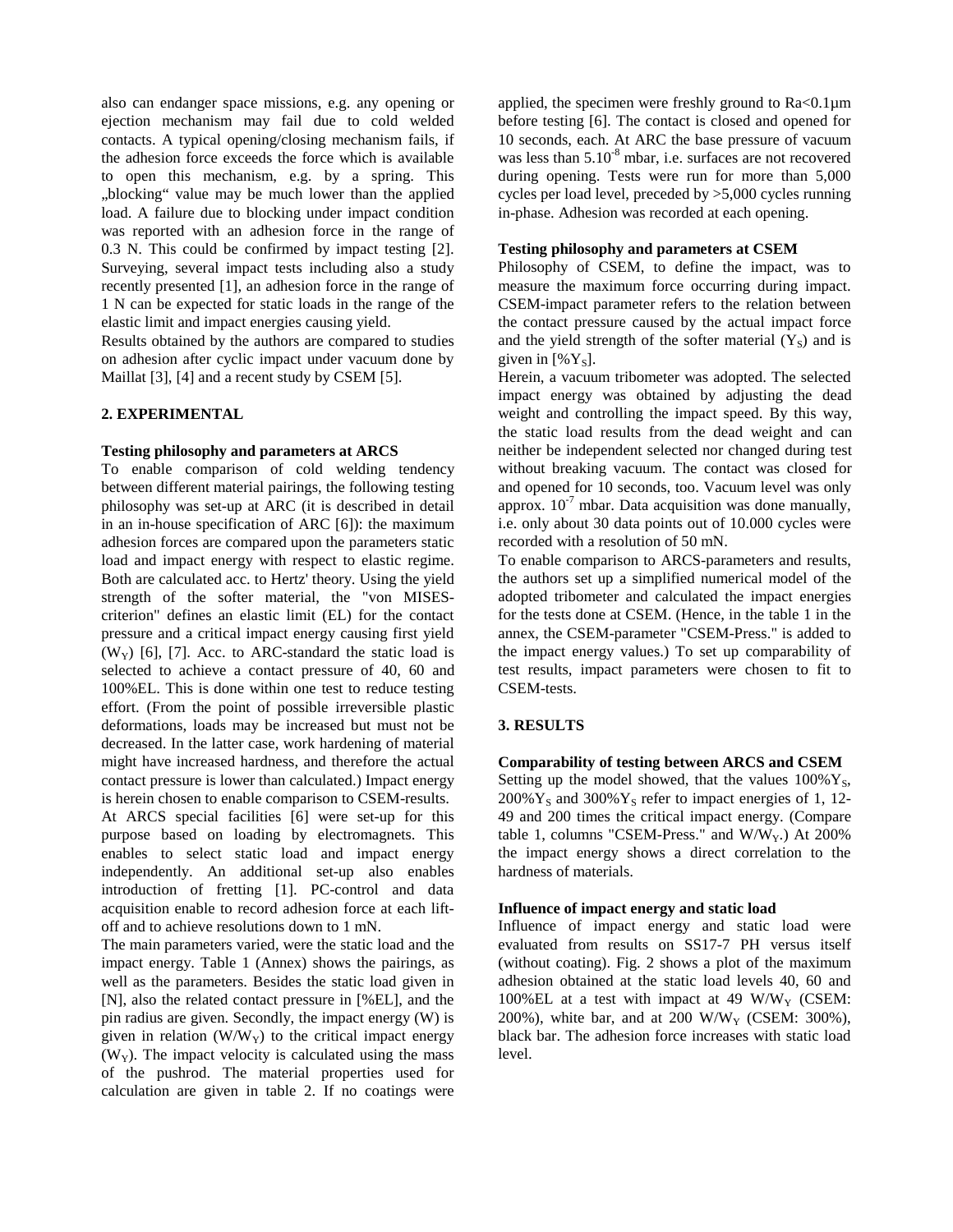No correlation of impact energy (49  $W_Y$  or 200  $W_Y$ ) to adhesion is detectable: at 40 and 60%EL the adhesion force at low impact energy is lower than that for higher impact energy, and at 100% EL it is higher (Fig. 2.). This independence is underlined by the fact that the measured contact areas are similar: 0.18 and 0.22 mm<sup>2</sup>. (Both impact energies exceed the critical energy causing yield.)



*Fig.2 Adhesion force as function of static load (in* %EL) and impact energy (49  $W_Y$ , 200  $W_Y$  <). Adhesion *increases with static load. No influence of impact energy is visible.*

#### **Influence of coatings**

Two coatings (only on the disc) were investigated for their ability to reduce adhesion, TiC and  $MoS<sub>2</sub>$ . Fig. 3 shows that TiC reduces adhesion forces to about 25- 30% with respect to un-coated pairing. In case of  $MoS<sub>2</sub>$ , only some few cycles showed adhesion. However, adhesion of 103 mN  $(-0.1 \text{ N})$  is very low. From these results, already a general advantage of soft lubricant layers may be concluded from their higher ability of redistribution at each impact.

#### MoS<sub>2</sub> coatings versus MoS<sub>2</sub> composites

The study included also two composites materials containing  $15v\%$  MoS<sub>2</sub> each (see table 2): Vespel SP3 (Polyimide) and a silver alloy " $AgMoS<sub>2</sub>$ ". Vespel shows negligible adhesion. The silver alloy shows some small adhesion 117 mN. SEM-inspection showed the countersurfaces (partially) to be covered with  $MoS<sub>2</sub>$  flakes, which were pressed out of the matrices. This effect is assisted by the fact that adhesion is mainly driven by bonding between two metals. In case of Vespel no metal is present but, on the other hand, silver has very low shear strength, i.e. bonds are easily broken.

#### **Steel versus Aluminium**

From Fig. 4, adhesion between SS17-7 PH and Al AA 7075 (each versus itself) can be compared: adhesion of Al7075 versus Al7075 is slightly higher (1744 mN) than for SS17-7 PH vs. SS17-7 PH (1587 mN). From experience, aluminium should be much more prone to adhesion. This can be seen, if the bond strength of the contact is compared (i.e. the adhesion force divided by the contact area measured by SEM): Al-Al shows a bond strength of 0.65% with respect to its yield strength, and SS17-7 PH versus itself only 0.36%, which is approx. half the value of Al-Al.



*Fig.3 Adhesion force as function of static load (in %EL) and impact energy (SS = SS17-7PH). Coatings on* discs (TiC and MoS<sub>2</sub>) reduce adhesion. MoS<sub>2</sub> acts in *both types: as coating and in composites.*



*Fig.4 Adhesion force as function of static load (in* %EL) and impact energy (49  $W_Y$ , 200  $W_Y$  <). *Comparison of SS17-7PH and Al AA7075 (Al7075). In terms of bond strength, Al sticks to itself twice as strong as SS17-7PH.*

#### **Inter-laboratory comparison of adhesion force**

The most right columns of table 1 show a comparison of the maximum adhesion forces for all tests obtained by ARC and CSEM. The main visible effects should be an increase of adhesion force with static load (see also fig. 2), and that aluminium versus itself must show some adhesion force. (Even under static conditions aluminium was found to show measurable adhesion forces, 120 mN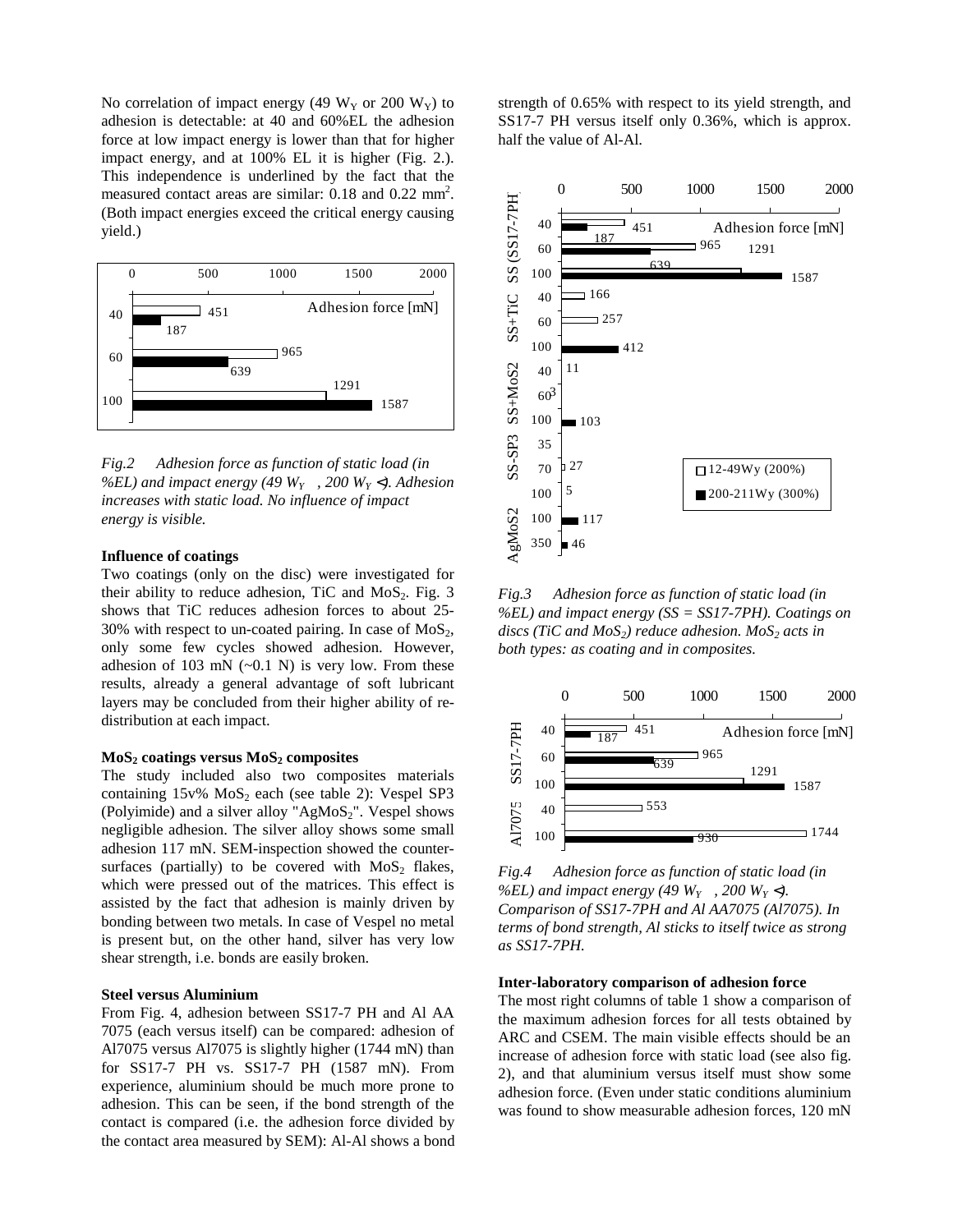[8].) However, test results of only 0 and 300 mN are reported [3], [4], [5].

Besides that, running-in effects, found e.g. for SS17-7 PH versus SS17-7 PH+TiC or the SS17-7 PH versus Vespel are only detectable, if the adhesion force of all (!) cycles is acquired. This is also required for spiky behaviour of the adhesion force, i.e. adhesion forces increasing and vanishing within few cycles (found for hard coatings in case of break-through). Also in the case of the  $MoS_2$ -coating only few adhesion-"spikes" occurred, a mean value would be near zero.

## **4. CONCLUSION**

The **first aim of this study** was to set up a base knowledge on the influence of impact energy and subsequent static load on the adhesion force. Therefore, a wide range of pairings covering metal-metal (SS17-7 PH versus itself and Al alloy AA 7075 versus itself), metal-polymer (SS17-7 PH versus Vespel SP3) as well as two coatings (TiC and  $MoS<sub>2</sub>$  on SS17-7 PH) were investigated under impact conditions. The **second aim of this study** was to assess comparability (of parameters) and repeatability (of test results) between ARCS and CSEM.

Results on the steel-steel-pairing reveal a **direct relation between the static load and the adhesion force**. No unique and significant influence of the impact energy is detectable.

The experience that **Aluminium is more prone to adhesion** than harder metals like steel is shown: The relative bond strength of the Al-Al-pairing is calculated to be twice the value for steel-steel.

Generally, **coatings** reduce adhesion in case of impact. **Hard coatings** (TiC) may break and, therefore, adhesion is lower but still found. Adhesion forces up to 0.41 N were found. **Soft coatings** made of solid lubricants (herein  $MoS<sub>2</sub>$ ) can repair themselves during impact, i.e. prevention of adhesion is more efficient than for hard coatings (only 0.1 N). No running-in effects are visible.

**Composites containing solid lubricants** (polymer based, Vespel SP3, or metal (silver) based, both approx. 15v% MoS2) can be regarded as a second choice after solid lubricant coatings. However, low strength of the both matrix-materials could assist in having low adhesion.

The results were used to **update the in-house standard** [6] in that way, that the standard value of impact energy became 40  $W_Y$  and the static load were fixed to 40, 60 and 100% of the elastic limit. These parameters shall be done within one test at durations of >5000 cycles running-in and >5000 for each load level.

**Comparability to CSEM-test device** was successfully set up. However, the relation between the impact force (measured by CSEM as base parameter) and the impact energy was found to be not unequivocal. This is assumed to be due to influence of the damping capacity of the contact bodies.

**Repeatability (i.e. of results between different laboratories)** cannot be stated, since the results differ strongly. Two main facts should be visible: increase of adhesion force due to static load (to be seen at the steelsteel-pairing) and that aluminium must show adhesion (even under static conditions [8]).

**Hence, the ARCS-impact test device** provides the necessary simulation capability and is able to make a step forward in cold-welding effects from "common experience" to measurable numbers, useful for designers of spacecraft applications. It is recommended that these tests are performed whenever critical contact surfaces are identified, and possible surface treatments shall be selected in early states of projects.

## **REFERENCES**

[1] "Influence of Fretting on Cold Welding of SS440C versus Ti (IMI-834) under Vacuum, He and air", A.Merstallinger, E.Semerad, E.Preissner, P.Scholze, ESTEC-Contract 8198/89/NL/LC, WO 46, 1996. (See also  $7<sup>Th</sup>$  ESMATS, ESTEC, 1997.)

[2] Merstallinger A., Semerad E., 'Tribological properties of Ga3Z1', ESTEC Contract No 8198/89/NL/LC, WO 32, 1995.

[3] Maillat M., "Tribology Adaption", CSEM, Final report Tribology Adaption, Theme 2, Rapport technique No 552, Poject No. 51.122, ESTEC Contract No 9746/91/NL/PP(SC) Theme 2, Feb. 1992.

[4] Maillat M., Boving H., De Muynck M., Voumard P., CSEM, Hintermann H. Univ.of Neuchatel; 'Adhesion of Materials by Impact Contacts in Vacuum'; '6th ESMATS', Zurich, Oct. 1995, Proc. ESA SP-374.

[5] Voumard P., Dubuis Ch., "ESTEC-Tribology Adaption – Theme 2", CSEM Technical Report No. 819 - Draft, 1998.

[6] Merstallinger A., Semerad E., "Test Method to Evaluate Cold Welding under Static and Impact Loading", In-house-Standard by Austrian Research Centre Seibersdorf, Issue 1 (1995), Issue 2 (1998).

[7] Johnson K. H., 'Contact mechanics', Cambridge University Press, 1985.

[8] "Adhesion under UHV during cyclic loading", A.Merstallinger, Thesis, TU-Vienna, 1995.